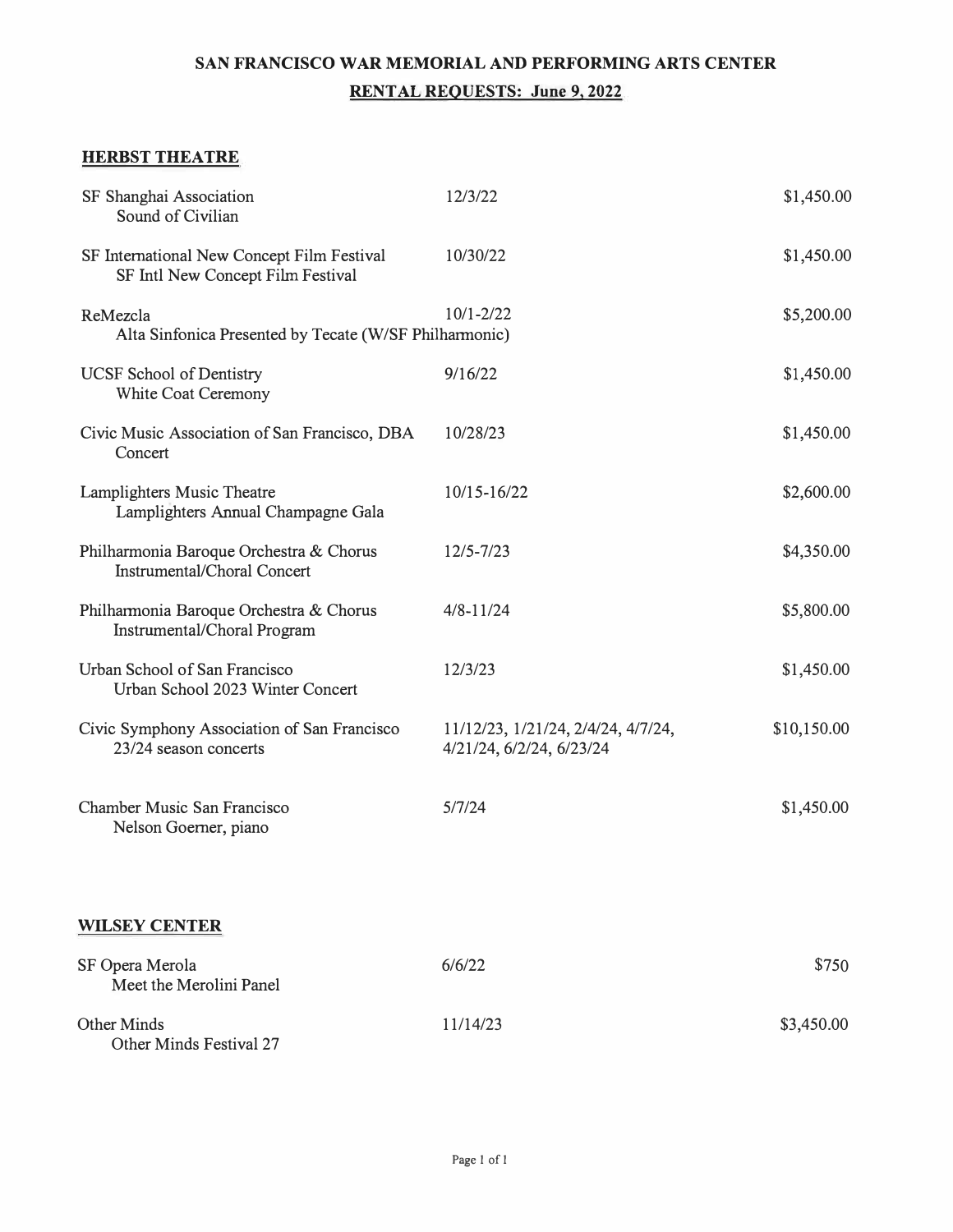|                      |                                    | San Francisco War Memorial                                     |                                                            |                                    |                    |
|----------------------|------------------------------------|----------------------------------------------------------------|------------------------------------------------------------|------------------------------------|--------------------|
|                      |                                    | FY 2021-22 Revenue Report - May 31, 2022<br><b>MAY REVENUE</b> | <b>FISCAL YEAR</b><br><b>TO DATE</b>                       | <b>LAST YEAR TO</b><br><b>DATE</b> | FY 2018-2019       |
|                      | <b>FACILITY RENTAL</b>             |                                                                |                                                            |                                    |                    |
| 435511               | Opera House                        | \$                                                             | \$<br>573,594.51                                           | \$<br>115,150.00                   | 595,601.90<br>\$   |
| 435512               | Green Room                         | 8,100.00                                                       | 86,919.16                                                  | 2,600.00                           | 304,355.00         |
| 435521               | <b>Herbst Theatre</b>              | 9,625.00                                                       | 143,043.70                                                 | 16,175.00                          | 402,024.39         |
| 435531               | Davies Symphony Hall               | 6,700.00                                                       | 570,410.00                                                 | 98,200.00                          | 738,097.05         |
| 435542               | <b>Wilsey Center</b>               | 250.00                                                         | 190,822.14                                                 | 18,270.00                          | 151,560.00         |
| 462891               | Zellerbach Rehearsal Hall          | 5,850.00                                                       | 246,895.00                                                 | 33,245.00                          | 293,415.00         |
|                      | <b>OFFICE RENTAL</b>               |                                                                |                                                            |                                    |                    |
| 435517               | San Francisco Ballet (OH)          | \$                                                             | $\, \, \raisebox{12pt}{$\scriptstyle \circ$}$<br>28,725.18 | \$<br>28,725.18                    | \$<br>18,696.80    |
| 435519               | San Francisco Opera (OH)           | 15,170.40                                                      | 165,775.60                                                 | 165,666.20                         | 165,725.20         |
| 435539               | San Francisco Symphony (DSH)       |                                                                | 151,704.00                                                 | 166,873.60                         | 157,509.00         |
| 435540               | Veterans Bldg. Office Rent (SFO)   |                                                                | 340,649.26                                                 | 379,798.83                         | 435,854.02         |
| 462861               | Veterans Building Occupancy Fees   | 9,846.42                                                       | 149,679.40                                                 | 111,317.37                         | 3,251.64           |
|                      | <b>FOOD/BEVERAGE CONCESSIONS</b>   |                                                                |                                                            |                                    |                    |
| 435611               | Opera House                        | \$<br>34,310.76                                                | \$<br>193,296.88                                           | S                                  | 395,445.95<br>\$   |
| 435611               | <b>Herbst Theatre</b>              | 464.63                                                         | 2,065.75                                                   |                                    | 63,748.53          |
| 435631               | Davies Symphony Hall               | 13,181.87                                                      | 70,851.20                                                  | ٠                                  | 263,564.66         |
|                      | <b>PROGRAM CONCESSIONS</b>         |                                                                |                                                            |                                    |                    |
| 435612               | Opera House                        |                                                                | $\mathbb{S}$<br>1,116.85                                   |                                    | \$<br>3,637.11     |
| 435612               | <b>Herbst Theatre</b>              |                                                                |                                                            |                                    | 4,110.93           |
| 435632               | Davies Symphony Hall               |                                                                | 17,791.92                                                  |                                    | 5,693.10           |
|                      | <b>OTHER</b>                       |                                                                |                                                            |                                    |                    |
| 435232               | <b>Parking Fees</b>                | \$<br>996.00                                                   | \$<br>38,577.50                                            |                                    | 43,856.00<br>\$    |
| 462899               | Miscellaneous Revenue              | 7,898.00                                                       | 60,453.00                                                  | 1,513.00                           | 241,276.92         |
| <b>GROSS REVENUE</b> |                                    | \$<br>112,393.08                                               | 3,032,371.05<br>\$                                         | \$<br>1,137,534.18                 | \$4,287,423.20     |
|                      | Less 15% War Memorial Reserve      | \$<br>(16,858.96)                                              | (454, 855.66)<br>\$                                        | (170, 630.13)<br>$\sqrt{5}$        | (643, 113.25)<br>S |
|                      | Payment to War Memorial Commission | (3, 150.00)                                                    | (30, 750.00)                                               | (31, 845.00)                       | (36, 141.00)       |
| <b>NET REVENUE</b>   |                                    | \$<br>92,384.12                                                | \$2,546,765.39                                             | \$<br>935,059.05                   | \$3,608,168.95     |
| <b>OTHER FUNDS</b>   |                                    |                                                                |                                                            |                                    |                    |
| 435614               | Concessions Equipment Replacement  | \$<br>2,120.83                                                 | \$<br>14,589.97                                            | \$<br>423.00                       | 34,974.99<br>S     |

 $\sim 10^{11}$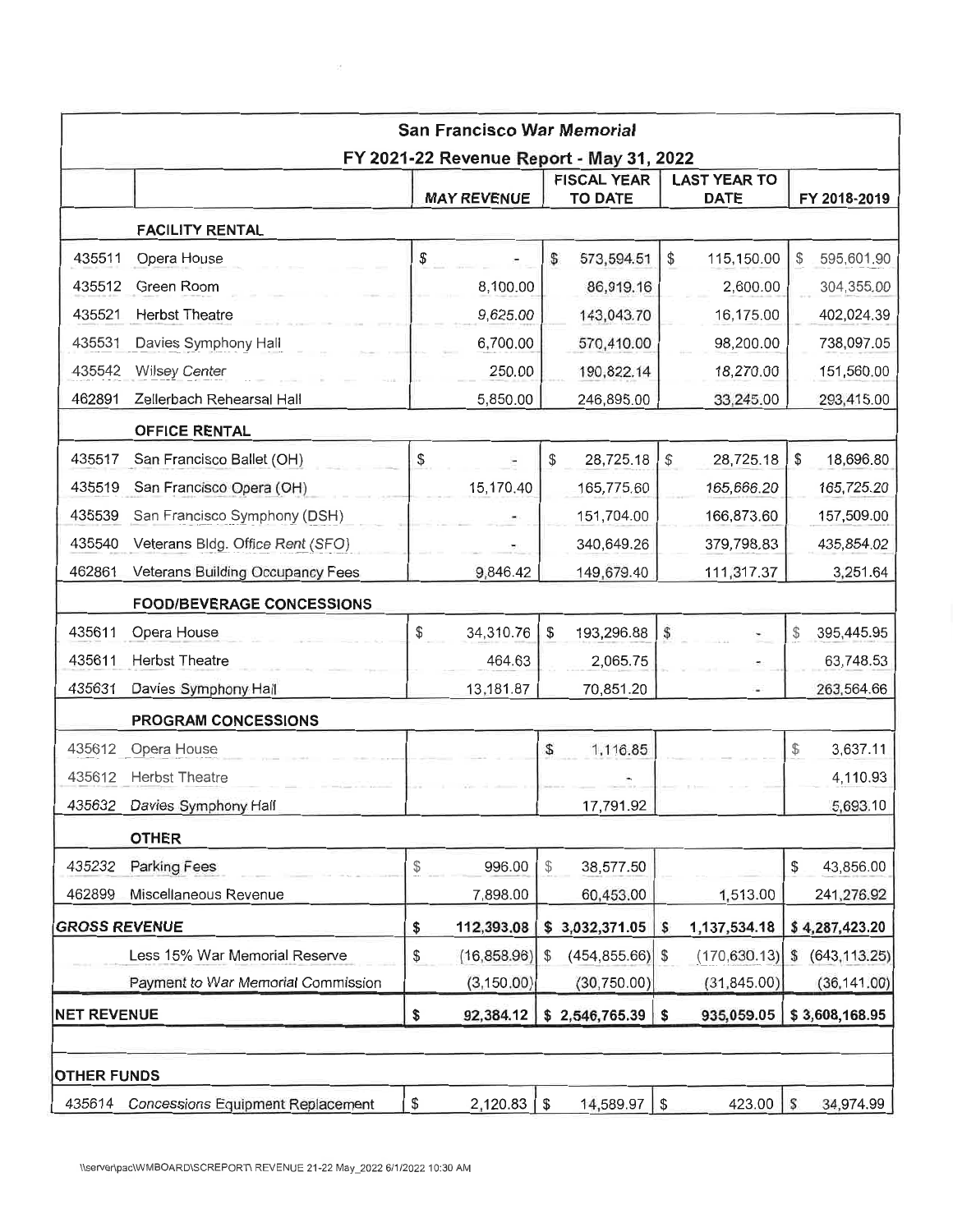### San Francisco War Memorial FY 2021 - 2022 Appropriations Report - May 25, 2022

| Account | <b>DESCRIPTION</b>                     |               | <b>REVISED</b><br><b>APPROPRIATION</b> |              | YTD<br><b>ENCUMBERED &amp;</b><br><b>EXPENDED</b> |               | <b>BALANCE</b> |
|---------|----------------------------------------|---------------|----------------------------------------|--------------|---------------------------------------------------|---------------|----------------|
| 501010  | <b>Permanent Salaries</b>              | \$            | 6,473,700                              | \$           | 4,732,216                                         | \$            | 1,741,484      |
| 505010  | <b>Temporary Salaries</b>              | \$            | 381,958                                | \$           | 690,556                                           | \$            | (308, 598)     |
| 509010  | Premium Pay                            | \$            | 108,247                                | \$           | 101,535                                           | \$            | 6,712          |
| 510210  | One-Time Salaries Payments             | \$            |                                        | \$           | 89,060                                            | \$            | (89,060)       |
| 511010  | Overtime                               | \$            | 185,077                                | S            | 258,913                                           | S             | (73,836)       |
| 501070  | Holiday                                | \$            | 99,318                                 | \$           | 62,536                                            | S             | 36,782         |
| 513000  | Mandatory Fringe Benefits              | \$            | 3,484,112                              | \$           | 2,785,916                                         | \$            | 698,196        |
| 521030  | Air Travel                             | \$            |                                        | \$           |                                                   | \$            |                |
| 521050  | Non-Air Travel                         | \$            |                                        |              |                                                   | \$            |                |
| 522000  | Training                               | \$            | 22,600                                 | \$           | 75                                                | \$            | 22,525         |
| 523010  | Auto Mileage // Local Field Expense    | \$            |                                        |              | 504                                               | \$            | (504)          |
| 524010  | Membership Dues                        | \$            | 3,795                                  | S            | 175                                               | \$            | 3,620          |
| 527090  | Special Inspection & Testing Services  | \$            | 3,952                                  | \$           | 22,964                                            | \$            | (19, 012)      |
| 527610  | <b>Systems Consulting</b>              | \$            | 41,989                                 | s            | 1,046                                             | S             | 40,942         |
| 527990  | Other Professional Services            | \$            | 81,320                                 | \$           | 142,686                                           | \$            | (61, 366)      |
| 528010  | Scavenger Service                      | \$            | 224,432                                | s            | 134,621                                           | \$            | 89,812         |
| 528030  | Pest Control                           | \$            | 45,889                                 | \$           | 40,282                                            | s             | 5,607          |
| 528910  | <b>Elevator Service</b>                | \$            | 262,170                                | S            | 181,138                                           | S             | 81,032         |
| 528990  | Other Building Maintenance Services    | \$            | 730,761                                | \$           | 1,038,114                                         | S             | (307, 353)     |
| 529110  | Data/Word Processing Maintenance       | \$            | 16,620                                 | \$           | 2,025                                             | S             | 14,595         |
| 529990  | Other Equipment Maintenance            | \$            | 37,282                                 | \$           | 48,743                                            | S             | (11, 461)      |
| 531000  | Equipment Lease/Rental                 | \$            | 17,989                                 | \$           | 21,751                                            | \$            | (3,762)        |
| 535000  | Other Current Expenses (535000-535990) | $\mathbb{S}$  | 67,317                                 | S            | 99,170                                            | \$            | (31, 853)      |
| 540000  | Materials & Supplies                   | $\mathcal{L}$ | 327,517                                | \$           | 327,376                                           | \$            | 141            |
| 552110  | Taxes (Community Benefit District)     | \$            | 275,851                                | \$           |                                                   | \$            | 275,851        |
| 552115  | Sales Tax                              | \$            |                                        | \$           | 257                                               | \$            | (257)          |
| 552210  | Fees, Licenses and Permits             | \$            | 34,169                                 | S            | 19,027                                            | S             | 15,142         |
| 581051  | PUC - Light, Heat and Power            | \$            |                                        | \$           |                                                   | \$            | 390,808        |
| 581063  | <b>PUC - Sewer Service</b>             | \$            | 958,817                                |              | 568,009                                           |               | 937            |
|         |                                        |               | 77,412                                 | S            | 76,475                                            | S             |                |
| 581064  | PUC - Water                            | \$            | 74,031                                 | S            | 70,516                                            | \$            | 3,515          |
| 581140  | DT - Technology Projects               | \$            | 80,513                                 | \$           | 1,280                                             | \$            | 79,233         |
| 581210  | DT - Technology Infrastructure         | \$            | 149,552                                | S            | 149,552                                           | \$            |                |
| 581270  | City Attorney - Legal Services         | \$            | 93,000 \$                              |              | 36,212                                            | \$            | 56,788         |
| 581325  | DTIS - Enterprise Agreement            | \$            | 11,553                                 | \$           | 11,553                                            | \$            | $\sim$         |
| 581360  | DTIS - Telephone Services              | \$            | 30,480                                 | \$           | 20,824                                            | s             | 9,656          |
| 581410  | <b>GSA - Custodial Services</b>        | \$            | 2,742,425                              | \$           | 2,160,126                                         | \$            | 582,299        |
| 581450  | DHR - Management Training              | \$            | 42,790                                 | \$           |                                                   | S             | 42,790         |
| 581460  | DHR - Workers Compensation             | \$            | 135,203                                | \$           | 98,156                                            | \$            | 37,048         |
| 581570  | DPH - Medical Services/Training        | \$            | 61,732                                 | \$           | 1,907                                             | \$            | 59,826         |
| 581580  | DPH - Toxic Waste & Haz. Mat Svcs.     | \$            | 24,556                                 | \$           | 258                                               | \$            | 24,298         |
| 581820  | Purchasing - Reproduction              | \$            | 8,500                                  | \$           | 182                                               | \$            | 8,318          |
| 581880  | Rec. Park - Gardener Services          | \$            | 187,264                                | \$           | 138,135                                           | \$            | 49,129         |
|         | TOTAL OPERATING                        | \$            | 17,603,894                             | \$           | 14,133,870                                        | \$            | 3,470,024      |
| 14680   | Facilities Maintenance                 | S             | 585,888                                | \$           | 385,391                                           | \$            | 200,497        |
| 14690   | Capital Improvements                   | \$            | 3,485,141                              | S            | 321,176                                           | $\mathbb{S}$  | 3,163,965      |
| 067ACP  | Capital Equipment                      |               |                                        |              |                                                   |               |                |
|         | <b>GRAND TOTAL</b>                     | \$            | 21,674,923                             | \$           | 14,840,438                                        | \$            | 6,834,485      |
| 10000   | Debt Service                           | \$            | 9,502,809                              | \$           | 9,437,088                                         | \$            | 65,721         |
| 14720   | War Memorial Reserve                   | \$            | 1,649,456                              | \$           | 141,048                                           | \$            | 1,508,408      |
| 14700   | Concessions Equip. Repl. Fund          | $\mathbb{S}$  | 52,424                                 | $\mathbb{S}$ | 499                                               | $\mathfrak s$ | 51,925         |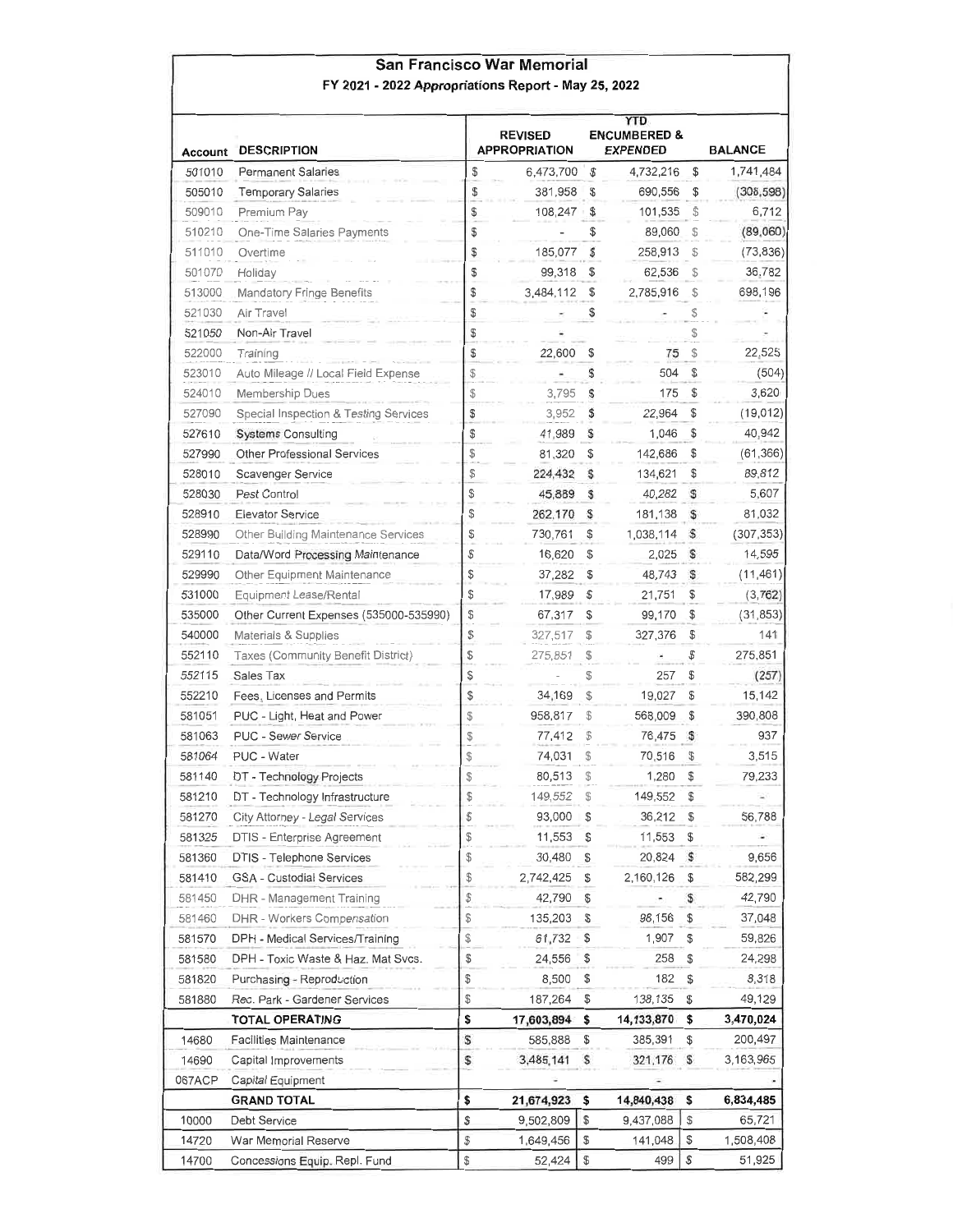| San Francisco War Memorial<br>FY 2021-2022 Housekeeping Expenditures - May 31, 2022 |                                       |                      |              |                              |  |
|-------------------------------------------------------------------------------------|---------------------------------------|----------------------|--------------|------------------------------|--|
| <b>PO Number</b>                                                                    | <b>Description</b>                    | <b>Amount</b>        |              | <b>Fund</b><br><b>Source</b> |  |
|                                                                                     | <b>PURCHASE ORDER</b>                 |                      |              |                              |  |
| 617261                                                                              | <b>IBARRA BROTHERS PRINTING</b>       | \$                   | 300.00       | 14670                        |  |
| 618650                                                                              | <b>PATRICK &amp; CO</b>               | \$                   | 165.44       | 14670                        |  |
| 618658                                                                              | AQUA TREAT CHEMICALS INC              | \$                   | 2,294.00     | 14670                        |  |
| 618660                                                                              | AQUA TREAT CHEMICALS INC              | \$                   | 540.93       | 14670                        |  |
| 618882                                                                              | SCHNEIDER ELECTRIC BUILDINGS AMERICAS | \$                   | 9,199.70     | 14680                        |  |
| 618899                                                                              | ALAMEDA ELECTRICAL DISTRIBUTORS INC   | \$                   | 153.92       | 14670                        |  |
| 618901                                                                              | <b>B B I ENGINEERING INC</b>          | \$                   | 4,136.00     | 14680                        |  |
| 618904                                                                              | <b>B B I ENGINEERING INC</b>          | \$                   | 805.83       | 14670                        |  |
| 618921                                                                              | <b>HOLZMUELLER CORP</b>               | \$                   | 6,452.00     | 14680                        |  |
| 618925                                                                              | <b>GRAINGER</b>                       | \$                   | 718.10       | 14670                        |  |
| 619321                                                                              | <b>SIEMENS INDUSTRY INC</b>           |                      | \$191,413.00 | 14670                        |  |
| 619322                                                                              | SIEMENS INDUSTRY INC                  |                      | \$104,683.00 | 14670                        |  |
| 619323                                                                              | SIEMENS INDUSTRY INC                  | \$                   | 64,360.00    | 14670                        |  |
| 619327                                                                              | SIMPSON GUMPERTZ & HEGER INC          | \$                   | 41,000.00    | 14670                        |  |
| 619619                                                                              | <b>PATRICK &amp; CO</b>               | \$                   | 187.96       | 14670                        |  |
| 619637                                                                              | AQUA TREAT CHEMICALS INC              | \$                   | 2,700.00     | 14670                        |  |
| 619642                                                                              | <b>AGURTO CORPORATION DBA PESTEC</b>  | \$                   | 215.00       | 14670                        |  |
| 619644                                                                              | <b>GALA SYSTEMS INC</b>               | \$                   | 5,100.00     | 14670                        |  |
| 621683                                                                              | <b>CHARLES PANKOW BUILDERS LTD</b>    |                      | \$142,048.00 | 14670                        |  |
| 622281                                                                              | TK ELEVATOR CORPORATION               | \$                   | 15,525.16    | 14670                        |  |
| 622298                                                                              | <b>COIT SERVICE INC</b>               | \$                   | 4,786.59     | 14670                        |  |
| 622416                                                                              | <b>B B I ENGINEERING INC</b>          | \$                   | 5,595.80     | 14670                        |  |
| 622812                                                                              | <b>CHARLES PANKOW BUILDERS LTD</b>    | \$                   | 6,546.02     | 14670                        |  |
| 622812                                                                              | <b>CHARLES PANKOW BUILDERS LTD</b>    |                      | \$219,011.98 | 14690                        |  |
| 623200                                                                              | <b>IMAGE SALES INC</b>                | \$                   | 554.49       | 14670                        |  |
| 623696                                                                              | UNITED CALIFORNIA GLASS & DOOR        | \$                   | 5,000.00     | 14670                        |  |
| 624254                                                                              | UNION SERVICE COMPANY INC             | \$                   | 9,500.00     | 14670                        |  |
| 624280                                                                              | UNION SERVICE COMPANY INC             | \$                   | 6,500.00     | 14670                        |  |
| 624283                                                                              | UNION SERVICE COMPANY INC             | \$                   | 23,200.00    | 14670                        |  |
| 624290                                                                              | <b>D W NICHOLSON CORP</b>             | \$                   | 975.00       | 14670                        |  |
| 624306                                                                              | <b>DTCGRIP &amp; ELECTRIC INC</b>     | \$                   | 4,949.50     | 14680                        |  |
| 624316                                                                              | <b>B B I ENGINEERING INC</b>          | \$                   | 1,071.80     | 14680                        |  |
| 624318                                                                              | <b>B B I ENGINEERING INC</b>          | \$                   | 1,873.32     | 14680                        |  |
| 624328                                                                              | <b>XTECH</b>                          | \$                   | 1,975.00     | 14670                        |  |
| 624348                                                                              | <b>DTCGRIP &amp; ELECTRIC INC</b>     | $\boldsymbol{\zeta}$ | 397.36       | 14670                        |  |
| 624362                                                                              | PACE SUPPLY CORP                      | \$                   | 2,213.28     | 14680                        |  |
| 624398                                                                              | <b>BEARING AGENCIES INC</b>           | \$                   | 1,582.80     | 14680                        |  |
| 624401                                                                              | <b>HOLZMUELLER CORP</b>               | \$                   | 4,568.75     | 14680                        |  |
| 624403                                                                              | <b>GRAINGER</b>                       | \$                   | 737.51       | 14680                        |  |
| 624416                                                                              | <b>B B I ENGINEERING INC</b>          | \$                   | 1,033.00     | 14670                        |  |
| 624416                                                                              | <b>B B I ENGINEERING INC</b>          | \$                   | 9,969.62     | 14680                        |  |
| 624551                                                                              | MCCLURE ELECTRIC INC                  | \$                   | 43,179.00    | 14670                        |  |
| 624553                                                                              | MCCLURE ELECTRIC INC                  | \$                   | 23,725.27    | 14720                        |  |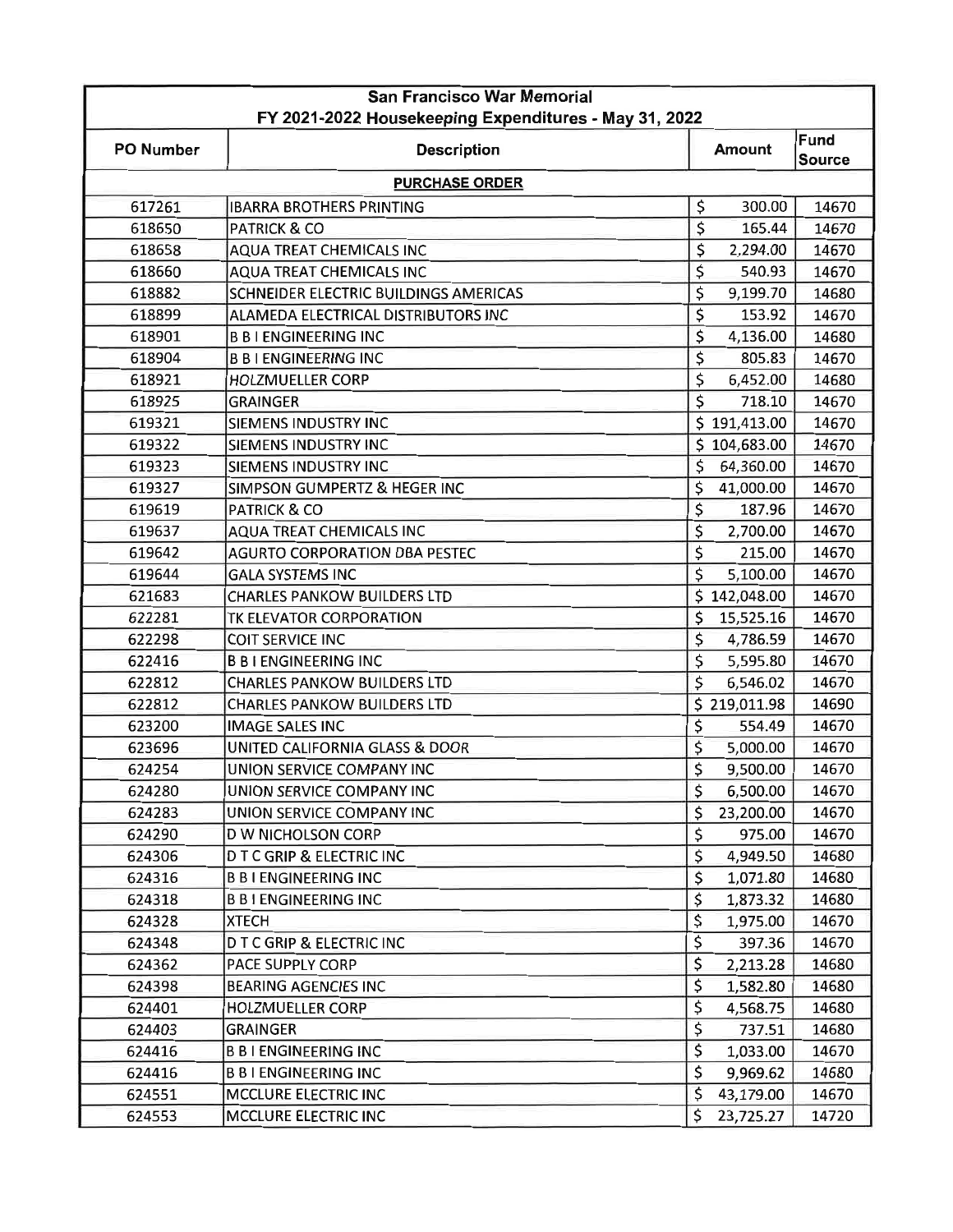|                   | <b>San Francisco War Memorial</b><br>FY 2021-2022 Housekeeping Expenditures - May 31, 2022 |                    |                |
|-------------------|--------------------------------------------------------------------------------------------|--------------------|----------------|
| <b>PO Number</b>  | <b>Description</b>                                                                         | <b>Amount</b>      | Fund<br>Source |
| 624554            | <b>MCCLURE ELECTRIC INC</b>                                                                | \$<br>8,412.00     | 14670          |
|                   |                                                                                            | Total \$979,356.13 |                |
| <b>FUND CODE:</b> | <b>DESCRIPTION:</b>                                                                        |                    |                |
| 14670             | <b>Operating</b>                                                                           | \$689,864.60       |                |
| 14680             | <b>Facilities Maintenance</b>                                                              | \$<br>46,754.28    |                |
| 14690             | Capital Projects                                                                           | \$219,011.98       |                |
| 14700             | <b>Concessions Equipment Replacement Fund</b>                                              | \$                 |                |
| 14720             | <b>War Memorial Reserve</b>                                                                | \$<br>23,725.27    |                |
| 14820             | Gift Fund                                                                                  | \$                 |                |
|                   | Totall                                                                                     | \$979,356.13       |                |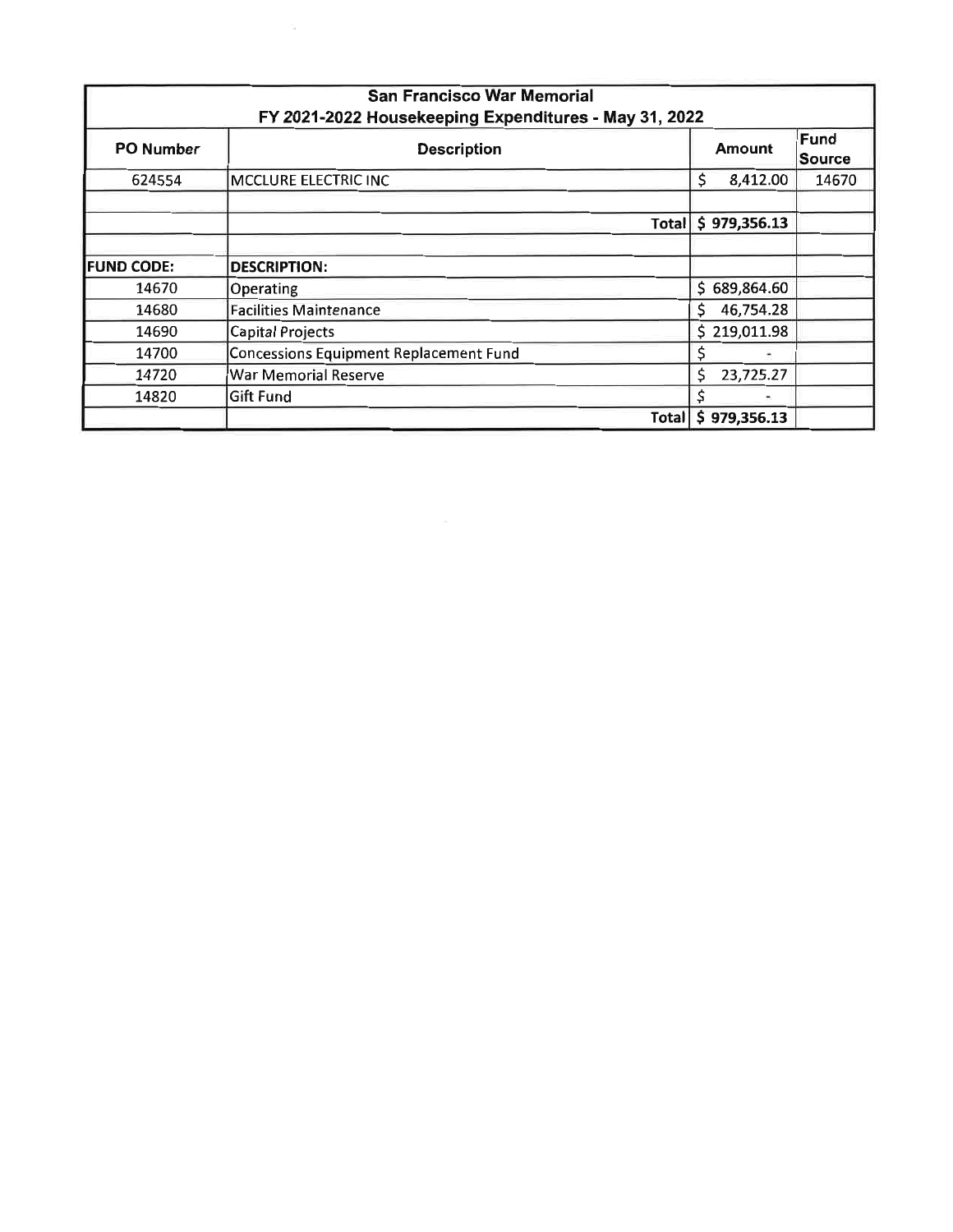#### **MINUTES**

#### **WAR MEMORIAL BOARD OF TRUSTEES**

#### SPECIAL HIRING COMMITTEE / SPECIAL MEETING

#### **Tuesday, May 10, 2022**

The Special Hiring Committee of the Board of Trustees of the War Memorial of San Francisco met in-person at 11:00 a.m. on Tuesday, May 10, 2022, Chair Horn presiding.

#### **ROLL CALL**

| Committee Members Present:     | Chair Horn, Vice President Lui, Trustee Wright |
|--------------------------------|------------------------------------------------|
| Non-Committee Members Present: | None                                           |
| <b>Staff Present:</b>          | John Caldon, Managing Director                 |

#### Public Employee Appointment / Hiring: Assistant Managing Director / Executive Secretary of the San Francisco War Memorial & Performing Arts Center:

President Horn, Chair of the ad hoc Special Hiring Committee, announced that as noticed on the agenda, the Committee would hold a closed section pursuant to California Government Code Section 54957(b)(1) and San Francisco Administrative Code Section 67.10(b) to review, interview, discuss, and recommend a candidate for appointment as Deputy Department Head II of the San Francisco War Memorial and Performing Arts Center.

Chair Horn stated that prior to going into closed session, the Committee would hear public comment on all matters pertaining to closed session. Chair Horn called for any public comment relating to any aspect of the of the agenda item. including whether the Committee should disclose any or all of its closed session discussion. There being no public comment, Chair Horn closed public comment.

Chair Horn announced the Committee would enter closed session pursuant California Government Code Section 54957(b)(1) and San Francisco Administrative Code Section 67.10(b).

#### **CLOSED SESSION**

The Committee returned to open session.

Chair Horn called for a motion whether to disclose any or all of its discussion during the closed session. On motion of Trustee Wright, seconded by Vice President Lui, the Committee voted unanimously not to disclose its closed session discussion.

#### **ADJOURNMENT**

There being no further business, Chair Horn adjourned the meeting at 2:37 p.m.

John Caldon Managing Director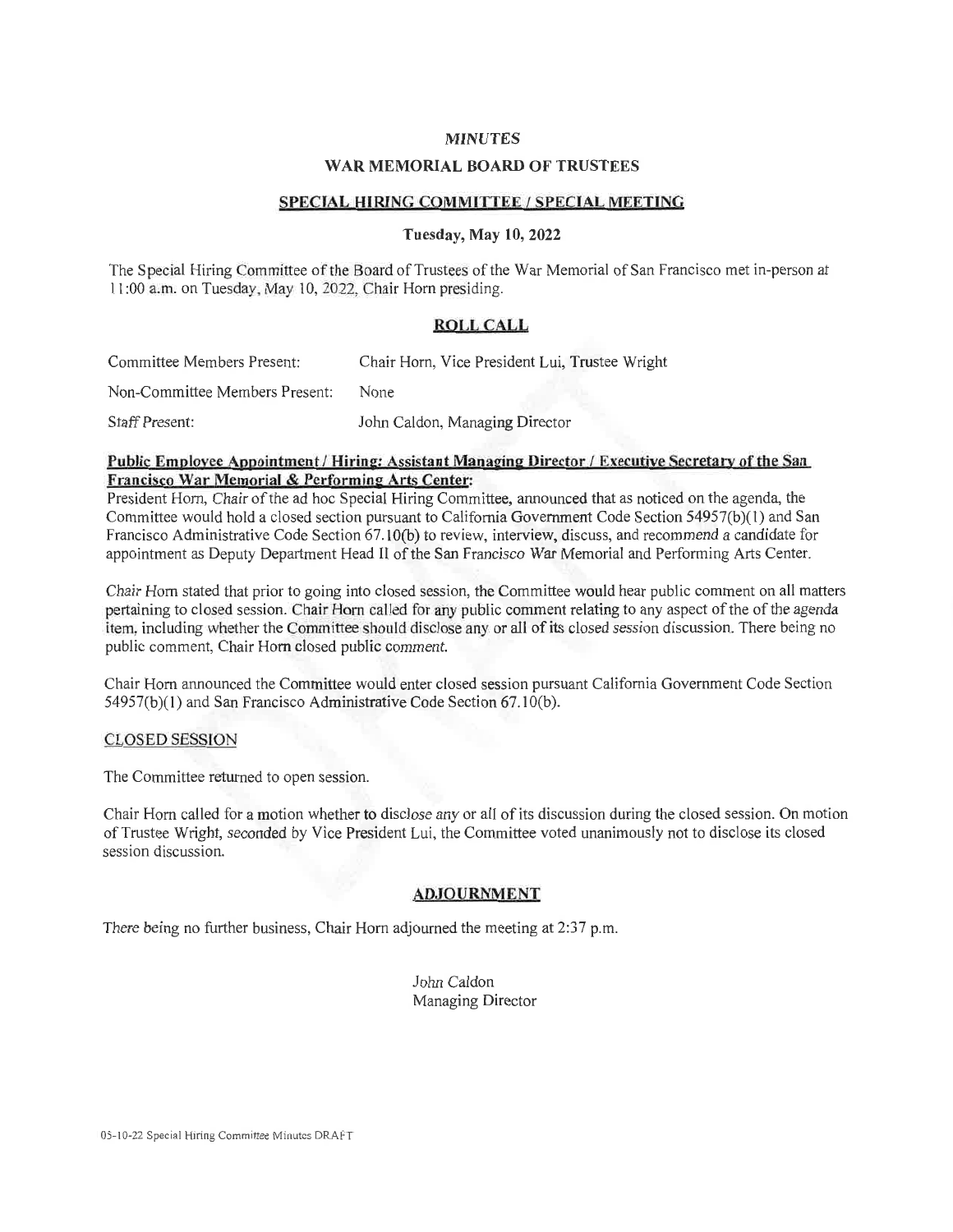#### **MINUTES**

#### **WAR MEMORIAL BOARD OF TRUSTEES**

#### **REGULAR BOARD MEETING**

#### Thursday, May 12, 2022

The Board of Trustees of the War Memorial of San Francisco met in regular session on Thursday, May 12, 2022, at 2:00 p.m., in the Trustees' Board Room, War Memorial Opera House, President Horn presiding. As authorized by California Government Code Section 54953(e) and Mayor Breed's 45th Supplement to her February 25, 2020 emergency proclamation, some members of the public also attended this meeting remotely.

#### **ROLL CALL**

| Present: | President Horn, Vice President Lui, Trustee Fisher, Trustee Gatti, Trustee Kopp,<br>Trustee Muduroglu, Trustee Myatt, Trustee Pelosi, Trustee Wilsey |
|----------|------------------------------------------------------------------------------------------------------------------------------------------------------|
| Absent:  | Trustee Moscone and Trustee Wright                                                                                                                   |

**Staff Present:** John Caldon, Managing Director

#### **PRESIDENT'S REPORT**

Appointment of New Trustees: President Horn welcomed two new Trustees, Sakurako Fisher, former President of the San Francisco Symphony, and Maryam Muduroglu, current President of the San Francisco Opera Guild, to the Board. Trustee Fisher expressed her gratitude to the Board and stated that she looks forward to being able to contribute in a meaningful way. Trustee Muduroglu expressed her excitement about experiencing a "behind-the-scenes" tour with Director Caldon and President Horn a few weeks ago and said she looks forward to learning from the Board. Vice President Lui joined President Horn in his remarks and extended a warm welcome to the two new Trustees of the Board.

Helgi Tomasson Retirement: President Horn remarked that on Sunday, the San Francisco Ballet marked the end of its 2022 season with Swan Lake and the culmination of Helgi Tomasson's remarkable 37-year tenure as Artistic Director and Principal Choreographer. He extended gratitude on behalf of the Trustees for Mr. Tomasson's career, which transformed the Ballet and inspired generations of dancers.

Committee Assignments: President Horn announced that with the addition of the two new Trustees, new Committee assignments would be circulated to the Board.

Good and Welfare: With no objection from Trustees, President Horn called the Good and Welfare agenda item at the beginning of the meeting.

Trustee Myatt offered his resignation to the Board of Trustees due to his relocation outside of the City and County of San Francisco. Trustee Myatt fondly recounted his time on the Board with pride, beginning in 2006, and thanked all the Trustees with whom he served. He expressed thanks to Elizabeth Murray and John Caldon for their leadership, especially with how staff was utilized during the pandemic. He noted some of the accomplishments that he was most proud of whilst serving on the Board: the design, fundraising, construction, and dedication of the Veterans Monument in the Memorial Court in October 2014; and the renovation and seismic upgrades of the Veterans Building, which was the culmination of 22 years of work by Trustees and staff, in particular President Tom Horn. Trustee Myatt also discussed how remarkable it was that the Board covered the cost of expenses for the American Legion War Memorial Commission during the COVID-19 pandemic induced closures of the Herbst Theatre. He also expressed gratitude for how the Board handled itself during the lawsuit filed against it by the American Legion War Memorial Commission and remarked at the good relationship the Board has with the Commission now. Trustee Myatt thanked the Board for all the great times he has had taking care of the marvelous War Memorial complex.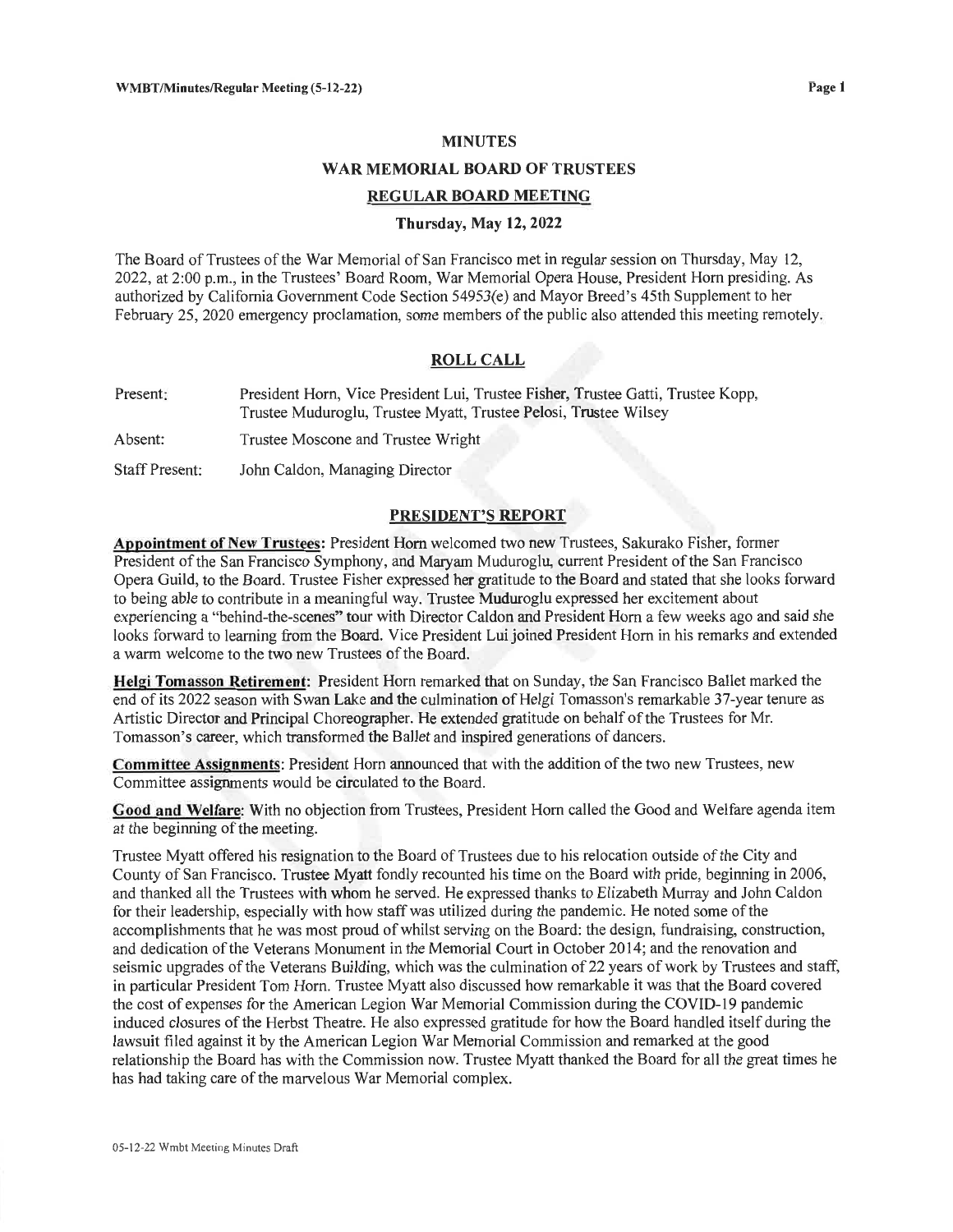President Hom expressed his gratitude to Trustee Myatt for his support and leadership over the years and emphasized the importance of having veteran representation on the Board. Trustee Kopp also thanked Trustee Myatt for his work on the Board of Trustees, as well as his work with the Marines Memorial Club, the Korean War Memorial Foundation, and the WWI Commemoration Committee in the Veterans Building. Trustee Gatti expressed his respect for the dignity and integrity with which Trustee Myatt maintained his position on the Board.

#### **MANAGING DIRECTOR'S REPORT**

**Approval of Consent Agenda:** Director Caldon stated that items submitted on the Consent Agenda included: the minutes of the March 10, 2022 Regular Meeting of the Board; Rental Requests for April 14, 2022 and May 12, 2022; March and April 2022 Housekeeping Expenditure Reports, and the Resolution Adopting Findings to Allow Teleconferenced Meetings Under California Government Code.

On motion of Trustee Wilsey, seconded by Trustee Gatti, the following resolution was unanimously adopted:

#### RESOLUTION NO. 22-08

RESOLVED, By the Board of Trustees of the War Memorial of San Francisco that the minutes of the March 10, 2022 Regular Meeting of the Board; Rental Requests for April 14, 2022 and May 12, 2022; March and April 2022 Housekeeping Expenditure Reports, and the Resolution Adopting Findings to Allow Teleconferenced Meetings Under California Government Code are hereby approved.

**Capital Upgrades:** Director Caldon then reported that the Capital Planning Department has agreed to allocate to the War Memorial an additional \$2.2 million for the modernization of Davies Symphony Hall elevators. He stated that the department now has adequate funding to modernize both of the remaining passenger elevators. Director Caldon stated that the work will take approximately two years to complete. He also reported that the Capital Planning Committee is providing initial funding of\$5 million towards the \$12 million cost of the Opera House mansard roof. He noted that Vice President Lui directed him to have DPW conduct an assessment to determine the current condition of the roof and to provide an updated estimate on repair costs. President Hom thanked Vice President Lui for her dogged determination regarding this project.

**Staffing:** Director Caldon then reported that staffing levels have been low for the last two years due to the hiring freeze instituted at the beginning of the COVID-19 pandemic. He noted that the department recently hired additional security guards, is in the process of hiring more engineers, and with the approval of the Board, the new Assistant Managing Director. Director Caldon stated that by the end of this fiscal year, the department should be back to being almost fully staffed. He expressed his thanks to the staff for everyone "doing two jobs" over the past two years and looks forward to being close to fully staffed soon.

### **COMMITTEE REPORT**

**Special Hiring Committee:** President Hom then reported that the work of the Special Hiring Committee has been accomplished, and the Committee will present its recommendation for a new Assistant Managing Director/Executive Secretary to the Board. He noted that the San Francisco Administrative Code and the Brown Act allow for this discussion and the vote to appoint the new Assistant Managing Director/Executive Secretary to be held in closed session. He stated that if the Board of Trustees votes to convene in closed session, all members of the public and staff will be excused from the meeting room and as is the prerogative of the Board, President Hom requested that staff members John Caldon and Francesca Cicero remain with Trustees in closed session in order to facilitate the meeting.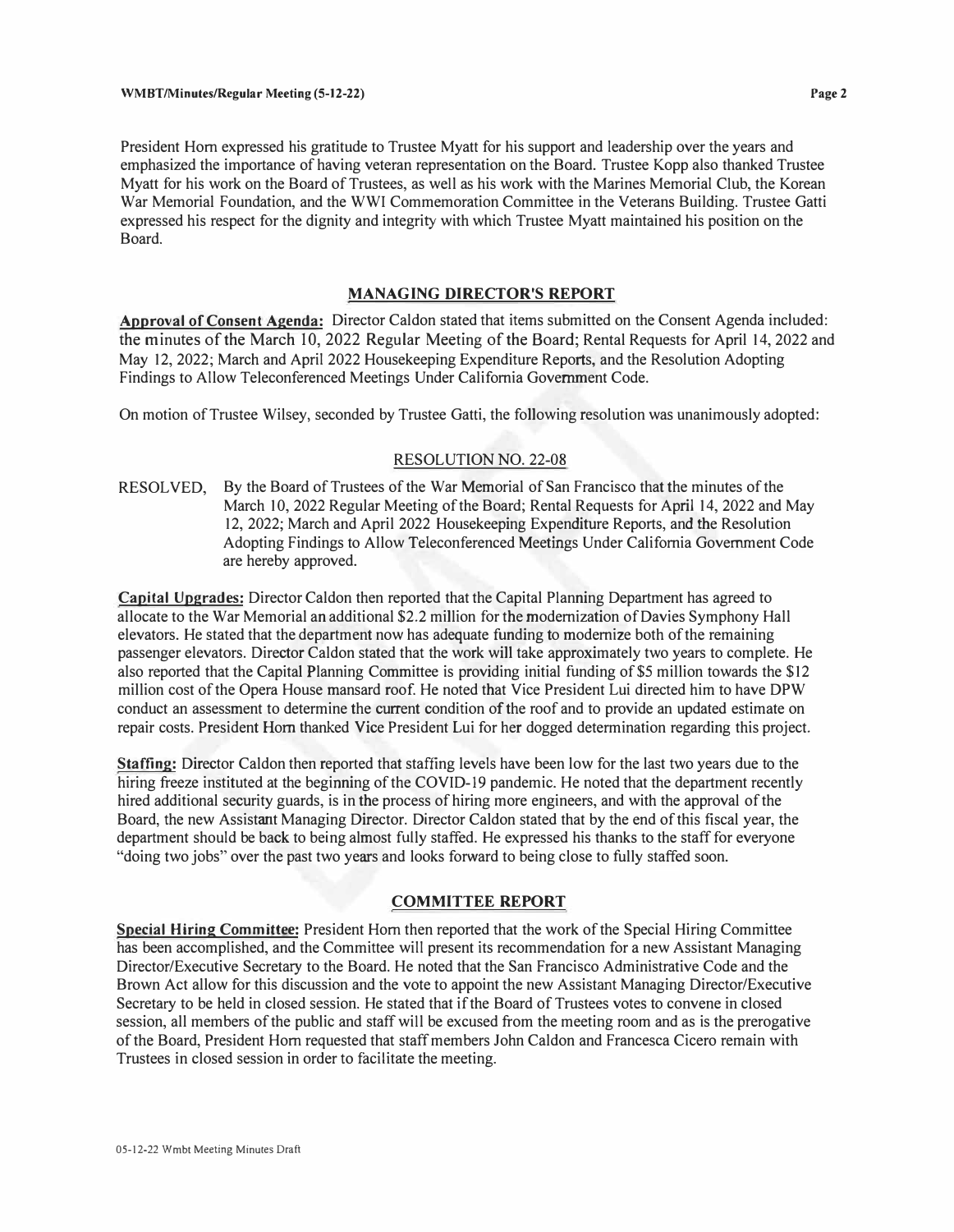On motion of Vice President Lui, seconded by Trustee Wilsey, the Board voted unanimously to enter closed session to consider and potentially appoint a new Assistant Managing Director/Executive Secretary of the Board of Trustees of the War Memorial and Performing Arts Center.

The Board of Trustees then moved into closed session for that discussion.

After reconvening in open session, the Board unanimously approved a motion by Vice President Lui and seconded by Trustee Wilsey to not disclose matters discussed in closed session. President Horn reported that although the Trustees would not be disclosing the discussions held in closed session, the Trustees did vote to make an offer of appointment to a candidate and that their appointment will become effective upon completion of the candidate's background check and their acceptance of the offer. He noted that a public announcement naming the candidate would be made following those actions.

#### **PUBLIC COMMENT**

Public comment is an opportunity for members of the public to directly address the Trustees on items within the subject matter jurisdiction of the Board, but not on the agenda.

President Horn stated that during COVID-19 health emergency while Trustees are meeting remotely, members of the public may address the Board by emailing their public comment to WarMemorialBoard@sfgov.org or by leaving public comment as a voicemail at 415-554-6377 in advance of Board meetings. President Horn also invited the public to leave additional public comment until 12:00 p.m. on War Memorial Board meeting day. Trustees encourage the public to provide their comments and feedback by email or voicemail. It should be noted that no public comment was received either prior to the meeting or in the subsequent week.

There being no public comment, President Horn closed public comment.

#### **ADJOURNMENT**

There being no further business to come before the Board, President Horn adjourned the meeting at 2:53 p.m.

John Caldon **Managing Director**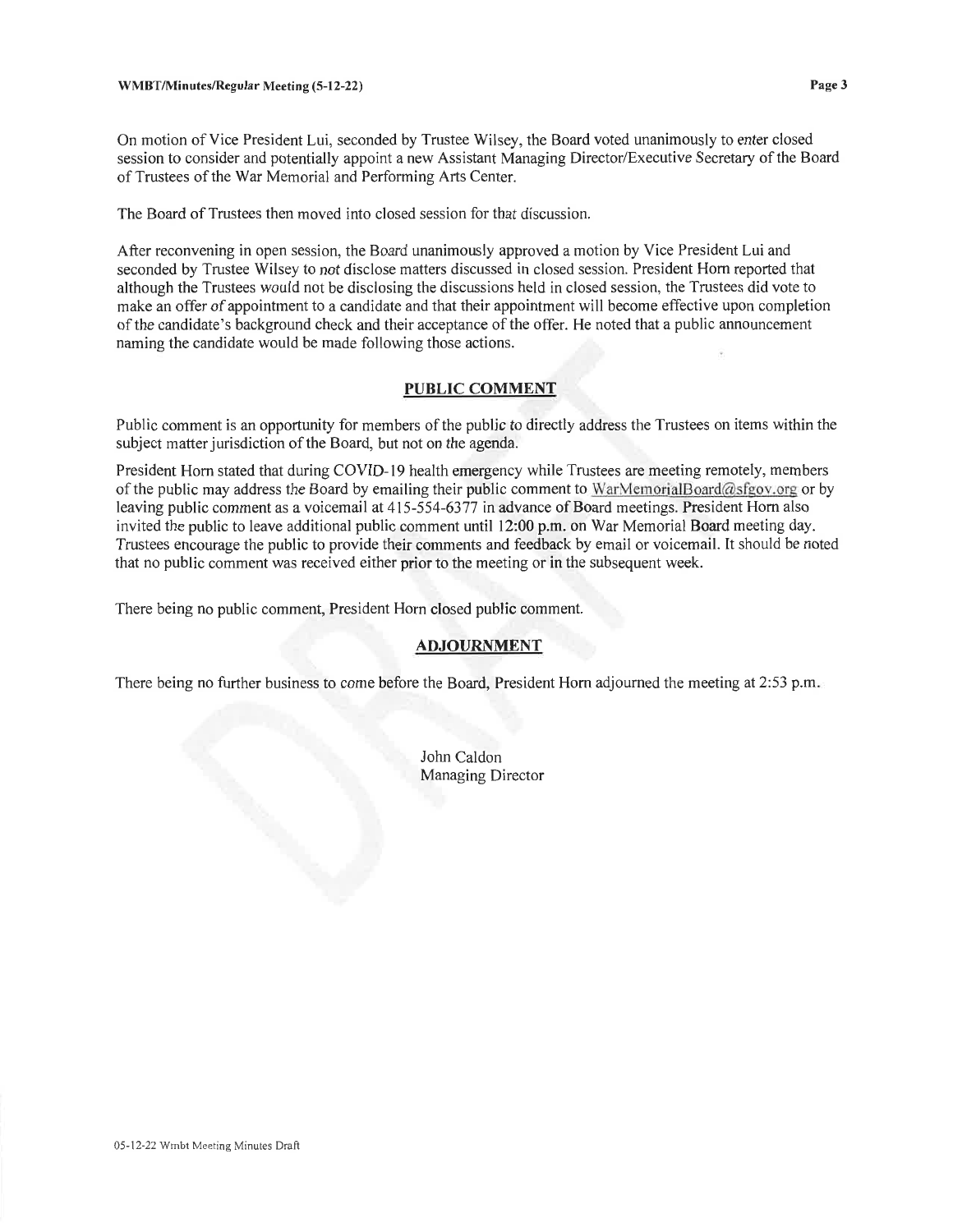## **RESOLUTION MAKING FINDINGS TO ALLOW TELECONFERENCED MEETINGS UNDER CALIFORNIA GOVERNMENT CODE SECTION 54953(e)**

WHEREAS, California Government Code Section 54953(e) empowers local policy bodies to convene by teleconferencing technology during a proclaimed state of emergency under the State Emergency Services Act so long as certain conditions are met; and

WHEREAS, In March, 2020, the Governor of the State of California proclaimed a state of emergency in California in connection with the Coronavirus Disease 2019 ("COVID-19") pandemic, and that state of emergency remains in effect; and

WHEREAS, On February 25, 2020, the Mayor of the City and County of San Francisco (the "City") declared a local emergency, and on March 6, 2020 the City's Health Officer declared a local health emergency, and both those declarations also remain in effect; and

WHEREAS, On March 11 and March 23, 2020, the Mayor issued emergency orders suspending select provisions of local law, including sections of the City Charter, that restrict teleconferencing by members of policy bodies; and

WHEREAS, Consistent with the Mayor's orders and State law, the War Memorial Board of Trustees met remotely during the COVID-19 pandemic through March 6, 2022;and

WHEREAS, On February 10, 2022, the Mayor issued an emergency order that (1) requires decision-making boards and commissions established in the Charter (with the exception of the Board of Supervisors) to hold meetings in person at a physical location where members of the public may attend and provide comment, (2) allows members of those boards and commissions to participate remotely in the in-person meetings for COVID-related health reasons, (3) allows but does not require subcommittees of those boards and commissions to meet in person at a physical location where members of the public may attend and provide comment, and (4) prohibits all other policy bodies (with the exception of the Board of Supervisors and its committees) from meeting in person under any circumstances, with limited exceptions; and

WHEREAS, On September 16, 2021, the Governor signed AB 361, a bill that amended the Brown Act to allow local policy bodies to continue to meet by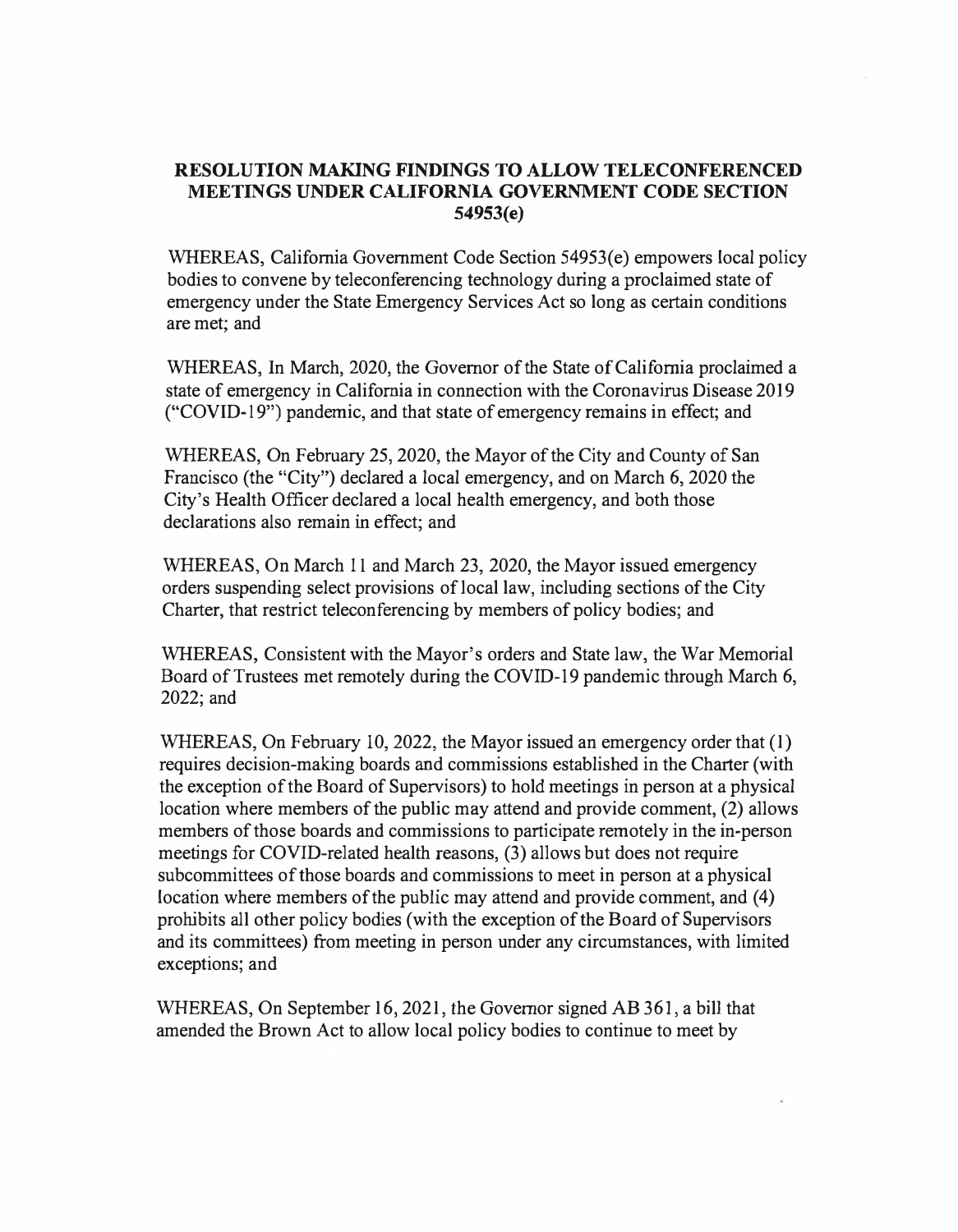teleconferencing during a state of emergency without complying with restrictions in State law that would otherwise apply, provided that the policy bodies make certain findings at least once every 30 days; and

WHEREAS, While federal, State, and local health officials emphasize the critical importance of vaccination (including a booster once eligible) and consistent maskwearing, regardless of vaccination status, to prevent the spread of COVID-19, the City's Health Officer has issued at least one order (Health Officer Order No. C19-07y, available online at www.sfdph.org/healthorders) and one directive (Health Officer Directive No. 2020-331, available online at www.sfdph.org/directives) that continue to recommend measures to promote safety for indoor gatherings, including vaccination, masking, improved ventilation, and other measures, in certain contexts; and

WHEREAS, The California Department of Industrial Relations Division of Occupational Safety and Health ("Cal/OSHA") has promulgated Section 3205 of Title 8 of the California Code of Regulations, which requires most employers in California, including in the City, to train and instruct employees about measures that can decrease the spread of COVID-19; and

WHEREAS, Without limiting any requirements under applicable federal, state, or local pandemic-related rules, orders, or directives, the City's Department of Public Health, in coordination with the City's Health Officer, has advised that for group gatherings indoors, such as meetings of boards and commissions, people can increase safety and greatly reduce risks to the health and safety of attendees from COVID-19 by maximizing ventilation, wearing well-fitting masks regardless of vaccination status (and as required for unvaccinated people by the State of California's indoor masking order), encouraging vaccination (including a booster as soon as eligible), staying home when sick or when experiencing any COVID-19 symptom, discouraging consumption of food or beverages in the meeting. following good hand hygiene practices, and making informed choices when gathering with people whose vaccination status is not known; and

WHEREAS, the War Memorial Board of Trustees will begin meeting in person consistent with the Mayor's February 10, 2022 order, allowing members to participate by video from a separate location for COVID-related health reasons and providing members of the public an opportunity to observe and provide public comment either in person or remotely; now, therefore, be it

RESOLVED, That the War Memorial Board of Trustees finds as follows: